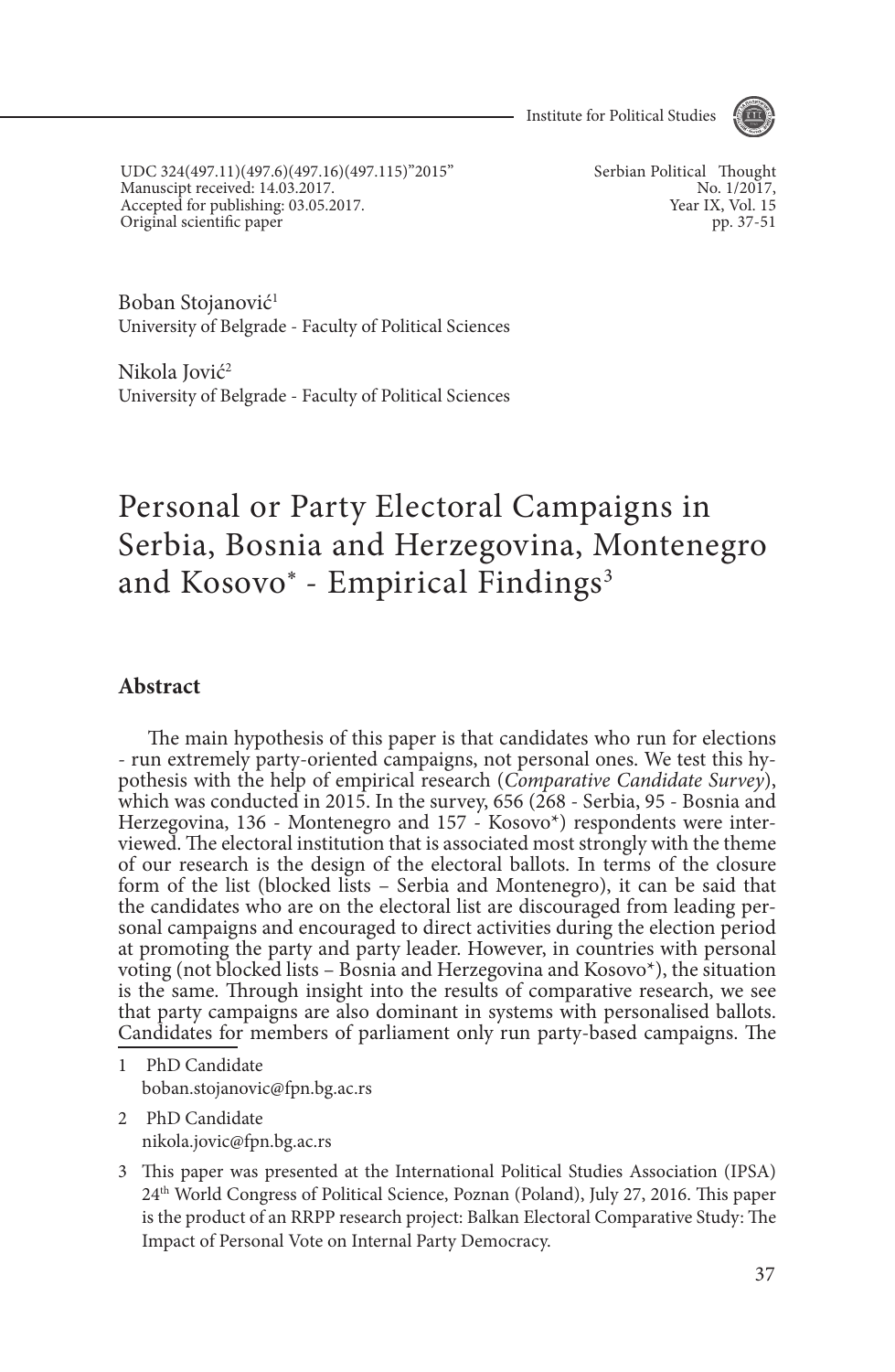#### **SERBIAN POLITICAL THOUGHT**

results of the research on the attitudes and actions of candidates for members of parliament in the last election campaign confirm this tendency. The influence of the party leader, the leadership campaign, obedience and loyalty to the lead- er of the party, and good relations with him/her are much more important for the candidates than contact with the voters and leading personal campaigns.

 **Keywords**: campaigns, party campaign, candidate for member of parlia- ment, survey, intraparty relations

#### **Introduction**

In this paper, we discuss the election campaigns during the last four years (up to 2016) for parliamentary elections in the Republic of Serbia (SER), Bosnia and Herzegovina (BaH), Republic of Montenegro (MON) and Kosovo\*4 (KOS\*). **Our research question is**: What types of campaigns do the candidates for members of parliament (MPs) run in these countries? **The main hypothesis (H1)** of this paper is that candidates who run for parliament, run extremely party-focused campaigns, not personal ones, regardless of whether there is a personal vote or not. We test this hypothesis with the help of empirical research (*Comparative Candidate Survey*), which was conducted in 2015 in these countries. **Additional research questions** are: What is the cause of extremely party-focused campaigns? Is it the electoral system? **The second hypothesis (H2)** of this paper is: There is definitely an impact from the type of electoral system, which in combination with undemocratic intraparty relations leads to purely party-based campaigns in these countries.

This paper is a continuation of our first analysis of this hypothesis in the Republic of Serbia (Stojanović and Jović 2015). The conclusion of the first analysis is that the candidates for members of parliament run only party-based campaigns. The results of the research on the attitudes and actions of candidates for members of parliament during the 2014 election campaign in SER confirm this statement.

In this study, we are testing the same hypothesis in countries that also have proportional electoral systems, but with significant differences, and researching whether personal voting in BaH and KOS\* has an impact on the election strategy of the candidates.

In Section 2, we present the framework in which we look at the topics of electoral systems in these four countries, electoral campaigns and the impact of the electoral system on the campaign in the context of the

<sup>4</sup> This designation is without prejudice to positions on status and is in line with UNSC 1244 and the ICJ Opinion on the *Kosovo* declaration of independence.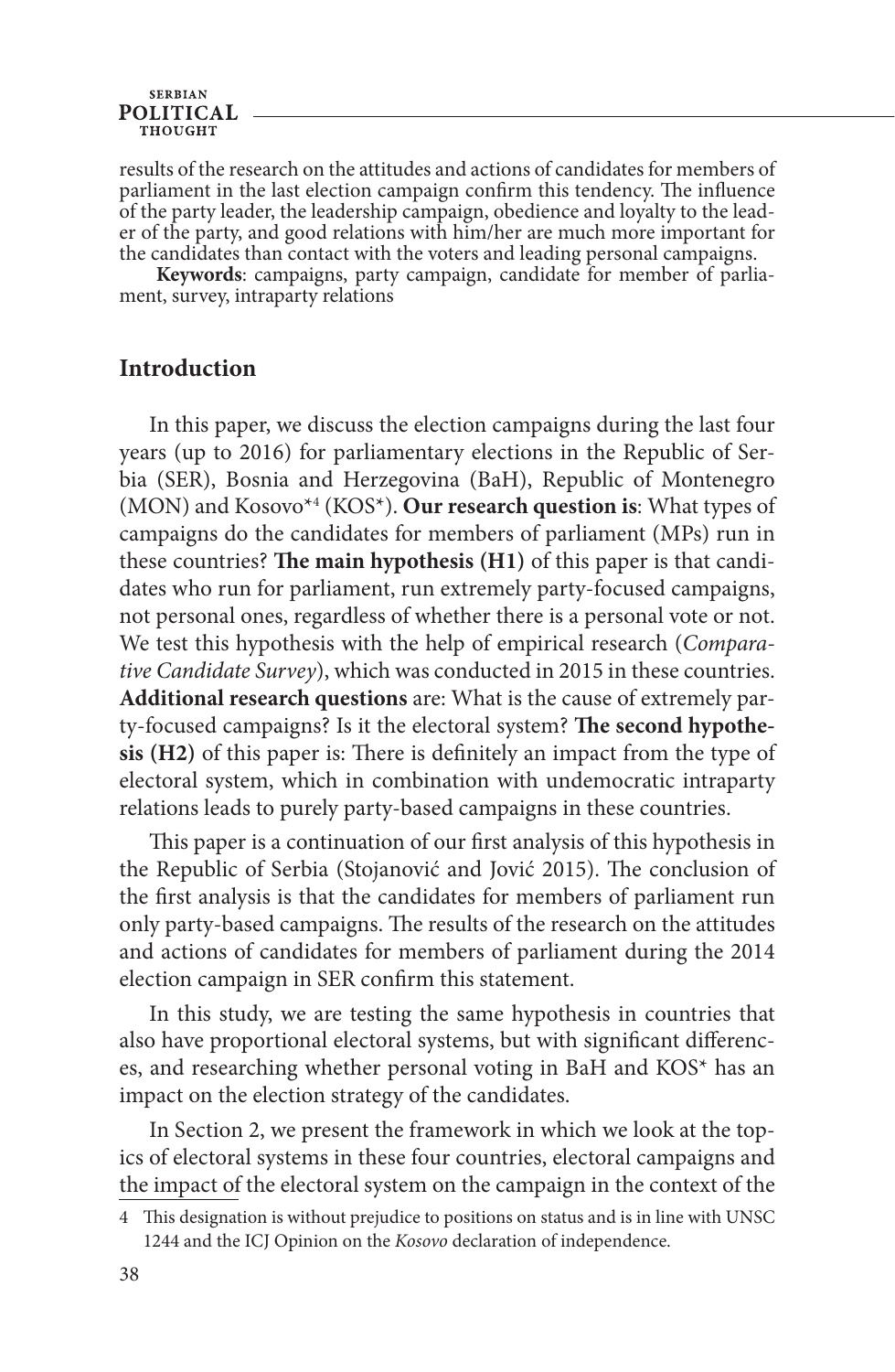research. In Section 3, we lay out the research methodology. In Section 4, we present the results of the research, while in Section 5, we attempt to offer evidence in support of the working hypothesis.

#### **Elections and Election Campaigns – Context of the Research**

The issue of elections and electoral rules, as well as the rules defining the election campaign, are broad themes that we will not deal with in detail, but they will be presented in the context of the present research.

The electoral system is of special importance for the representation of citizens – namely, how citizens elect their representatives. This is significant in the context of nominations and the behaviour of candidates during the election campaign. The electoral system is certainly one of the key factors that influence the candidates' campaign strategies, so we present the electoral systems in these four countries.

It is important to emphasise that the election systems in all four countries are proportional, but also very different (possibility of voting for a candidate), and that is why it is important to research electoral strategies of candidates for representatives in different subtypes of the proportional electoral system. The electoral system not only affects the allocation of voters, but also the behaviour of the candidates during the election campaign.

The electoral system for the election of MPs in SER is proportional (list system, closed and blocked lists), with a single electoral unit, a threshold of 5%, and the distribution of mandates by the D'Hondt method. The election feature associated most strongly with the theme of our research is the design of the electoral ballot papers. The ballot paper states the name of the party, the leader of the party, and the first name on the party list. Since this is category voting, the voter votes by circling the ordinal number before the name on the list. The design of the ballot guides the voter to choose exclusively the party and its leader. During the voting, the voter has no opportunity to be informed about all the candidates standing for the party for which he/she will vote. The voter votes, but does not elect – the election of MPs is essentially left to the parties (Jovanović 2015: 29-30).

The electoral system for the election of members of the House of Representatives in BaH is proportional (list system - closed, but not blocked list - open list for voting for candidates within a list), with eight multi-member electoral units, a threshold of 3%, and the Sainte-Laguë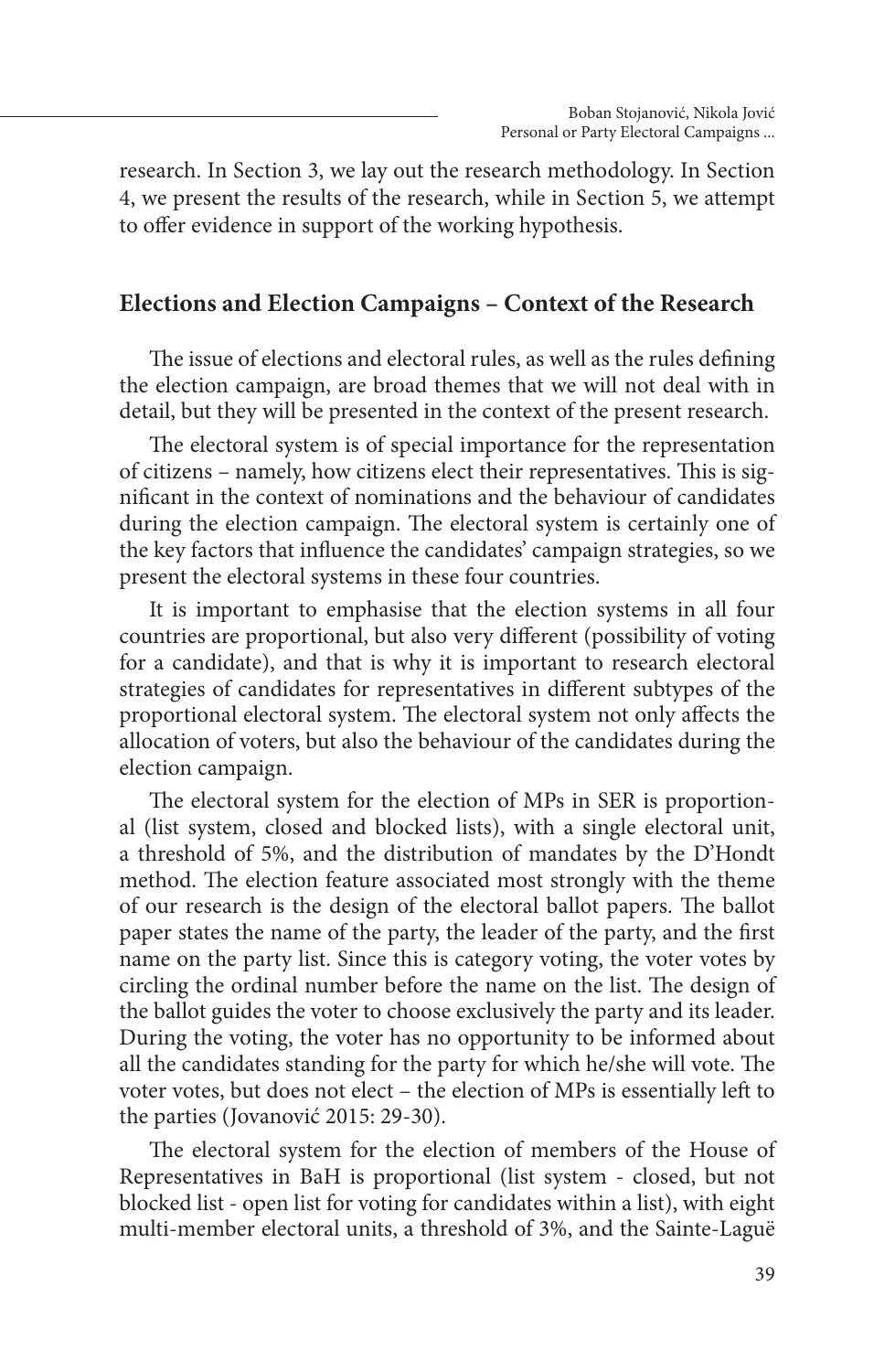#### **SERBIAN POLITICAL**

method of distributing mandates. As we see, the election system of BaH allows a voter to express preference for the candidates who are nominated on the list for which he/she wants to vote. The ballot shall allow a voter to vote for only one of the following options: an independent candidate, if there are any; a political party, coalition, or independent candidate's list, if there are any; one or more candidates on the one list chosen by the voter of one political party, coalition, or list of independent candidates. Where a voter validly marks one or more candidates on one list, the list shall be considered to have received one valid vote for the purpose of allocating mandates (Election Law of Bosnia and Herzegovina).

The electoral system for the election of MPs in MON is proportional (list system, closed and blocked lists), with a single electoral unit, a threshold of 3%, and the distribution of mandates by the D'Hondt method. Voting is performed at parliamentary elections by circling the ordinal number before the title of the chosen list of candidates, the title of the list, or the name and surname of the leader of the list. Such a method of voting implies that the voter with his/her vote categorically expresses his/her preference in relation to the parties, one vote ballot – straight ticket (Dedović and Vujović 2015: 113).

The electoral system for the election of MPs in KOS\* is proportional (list system - closed, but not blocked list - open list for voting for candidates within a list), with a single electoral unit, a threshold of 5%, and the Sainte-Laguë method of distributing mandates. According to the Law on General Elections, a voter is given a single ballot for the election to be marked with a vote for a political party. A voter can also select up to five candidates from a political subject (Krasniqi 2015: 51).

| <b>State</b>              | Num-<br>ber of<br>seats | Type of elec-<br>toral system | Lists                                                         | Electoral<br>units | Thresh-<br>old | Method of<br>distributing<br>mandates |
|---------------------------|-------------------------|-------------------------------|---------------------------------------------------------------|--------------------|----------------|---------------------------------------|
| <b>Serbia</b>             | 250                     | Proportional                  | Closed lists                                                  |                    | 5%             | D'Hondt                               |
| Bosnia and<br>Herzegovina | 42                      | Proportional                  | Closed, not<br>blocked lists                                  | 3%<br>8            |                | Sainte-<br>Laguë                      |
| Montenegro                | 81                      | Proportional                  | Closed lists<br>3%                                            |                    | D'Hondt        |                                       |
| Kosovo*                   | 120                     | Proportional                  | Closed, not<br>blocked lists<br>(voting for 5)<br>candidates) |                    | 5%             | Sainte-<br>Laguë                      |

Table 1. Electoral systems in Serbia, Bosnia and Herzegovina, Montenegro and Kosovo\*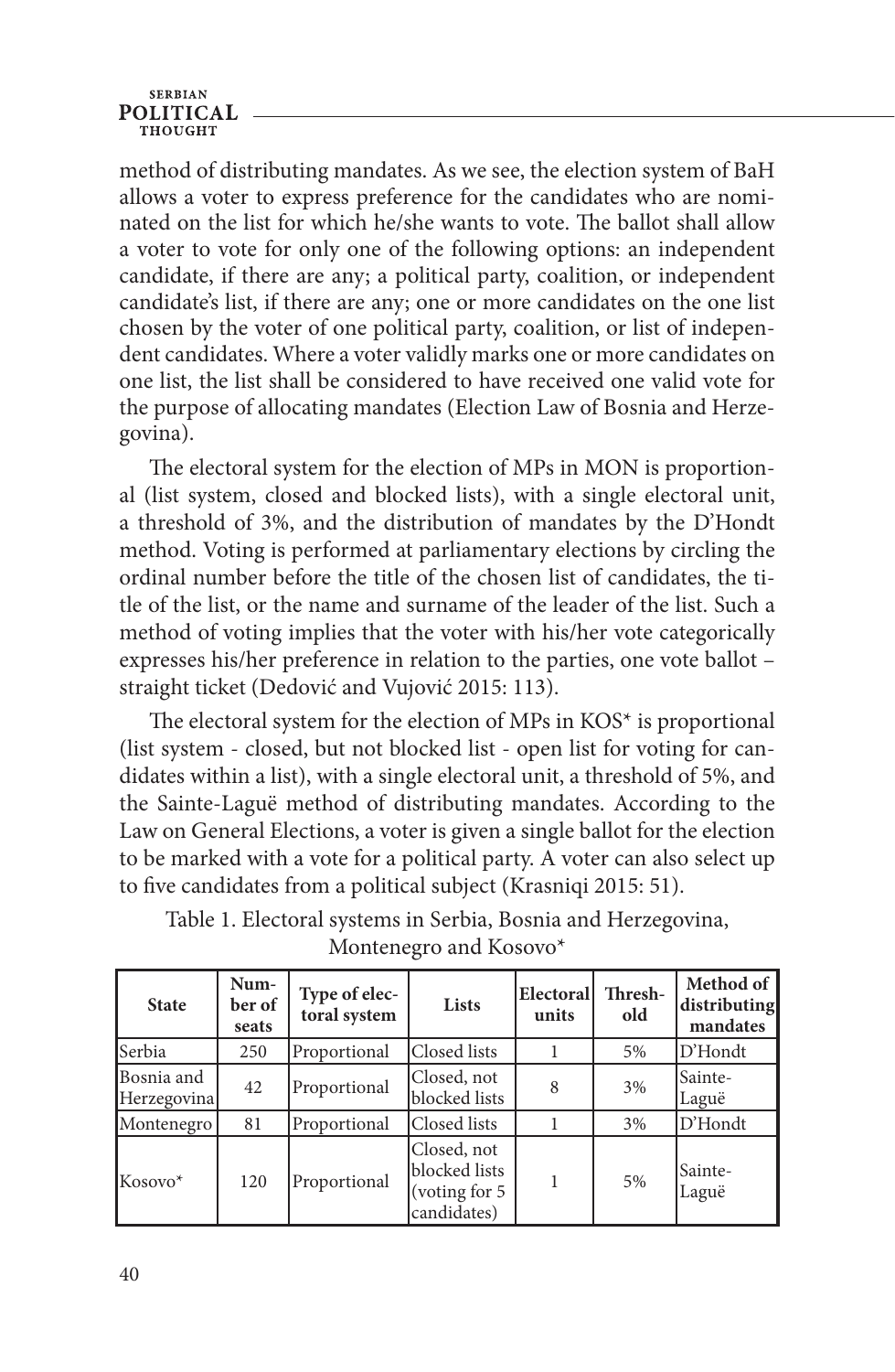### **Research Methodology**

The study, aimed at familiarising readers with the attitudes and actions of candidates for members of parliament in snap parliamentary elections, was conducted in the period from March to June 2015. The research is part of the project: "Balkan Electoral Comparative Study: The Impact of Personal Vote on Internal Party Democracy".<sup>5</sup> In this paper, we carry out an additional analysis of inferential statistics. The research was conducted by means of a questionnaire containing 81 questions divided into the following sections: political background and activities; the campaign; questions and policies; democracy and representation; and personal data.

In the analysis of the obtained data, post stratification was performed by gender, age, education level, and political party. The analysis used classic descriptive analysis (frequency and cross-tabulations), then correlation tests, t-tests for independent samples and tests of variance analysis.

#### Description of the research sample

In the survey, 268 respondents in SER were interviewed. Gender stratification shows that overall 60.4% of respondents who took part in the survey are male and 39.6% female. The average age of the respondents is 41 years. Out of the total number of respondents, 8.7% live in rural areas, 37.6% in small or medium-sized towns, 5.7% in the suburbs of a large town/city, and 47.9% of respondents live in large towns/cities.

During the research, 95 respondents were interviewed in BaH. Gender stratification indicates that the survey covered a total of 56.8% of male respondents and 43.2% of female respondents. The average age of respondents is 48 years. Of the total number of respondents, 14.3% live in rural areas, 33% in small or medium-sized towns, 6.6% in the suburbs of a large town/city, and 46.2% in large towns/cities.

As part of the research, 136 respondents were interviewed in MON. Gender stratification indicates that the survey covered a total of 68.4% of male respondents and 31.6% of female respondents. The average age of respondents is 50 years. Out of the total number of respondents, 6.7% live in rural areas, 54.1% in small or medium-sized towns, 4.4% in the suburbs of a large town/city, and 34.8% in large towns/cities.

<sup>5</sup> See: http://balkanelectoralstudies.org/index.php (10.09.2016)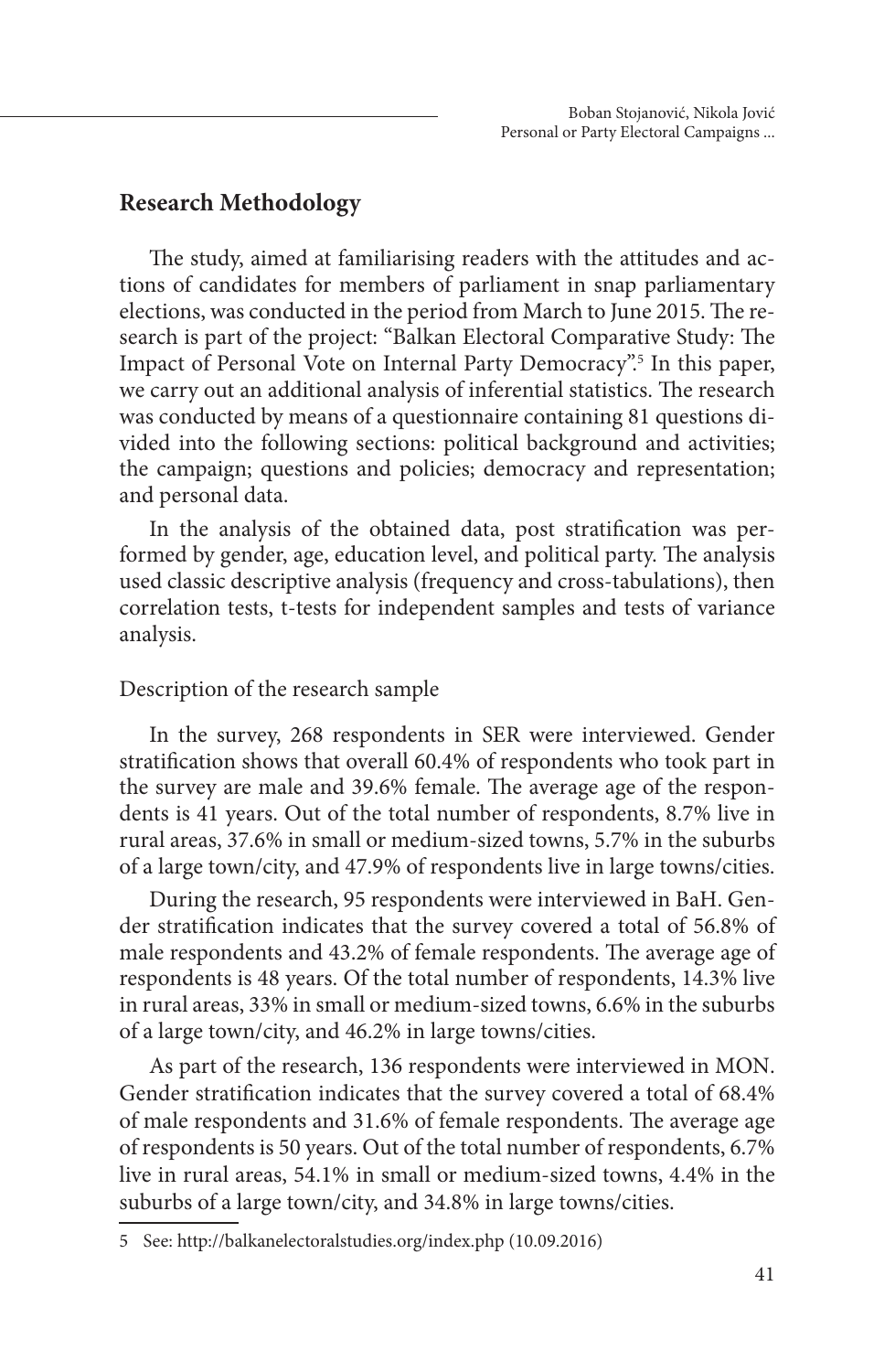#### **SERBIAN POLITICAL**

In KOS\*, 157 respondents were interviewed during the course of the research. Gender stratification indicates that the survey covered a total of 70.7% of male respondents and 29.3% of female respondents. The average age of respondents is 46 years. Out of the total, 17.4% of respondents live in rural areas, 11% in small or medium-sized towns,, 11% in the suburbs of a large town/city, and 60.6% in large towns/cities.

#### **Research Results**

The answer to the question "What was the purpose of your campaign?" best indicates how the candidate strategically conceived and implemented the campaign, as well as the role and place of the party in his/her promotion. Respondents were asked to rate this on a scale from 0 to 10, where 0 means that the campaign goal was self-promotion and 10 means that the goal was party promotion. On this scale of 11 divisions, the average mark given by the respondents is: SER - 7.1; BaH - 7.21; MON - 8.24; and KOS\* - 7.07. These data tell us that the campaigns were more focused on connecting personal candidacy to the party than on popularising and promoting the candidate.

In SER, as many as 34% of respondents said that the campaign was focused exclusively on the party, while a negligible 3% of respondents indicated that the campaign focused on them as candidates. The percentage of those who marked that the campaign was more focused on the candidates (score 0–4) is 15%, while the percentage of those who answered that the campaign was more focused on the party (score 6–10) is 64%.

In BaH, as many as 41% of respondents said that the campaign was focused exclusively on the party, while a negligible 7% of respondents indicated that the campaign focused on them as candidates. The percentage of those who marked that the campaign was more focused on the candidates (score 0–4) is 16%, while the percentage of those who answered that the campaign was more focused on the party (score 6–10) is 71%.

In MON, as many as 46% of respondents said that the campaign was focused exclusively on the party, while a negligible 1.5% of respondents indicated that the campaign focused on them as candidates. The percentage of those who marked that the campaign was more focused on the candidates (score 0–4) is 4%, while the percentage of those who an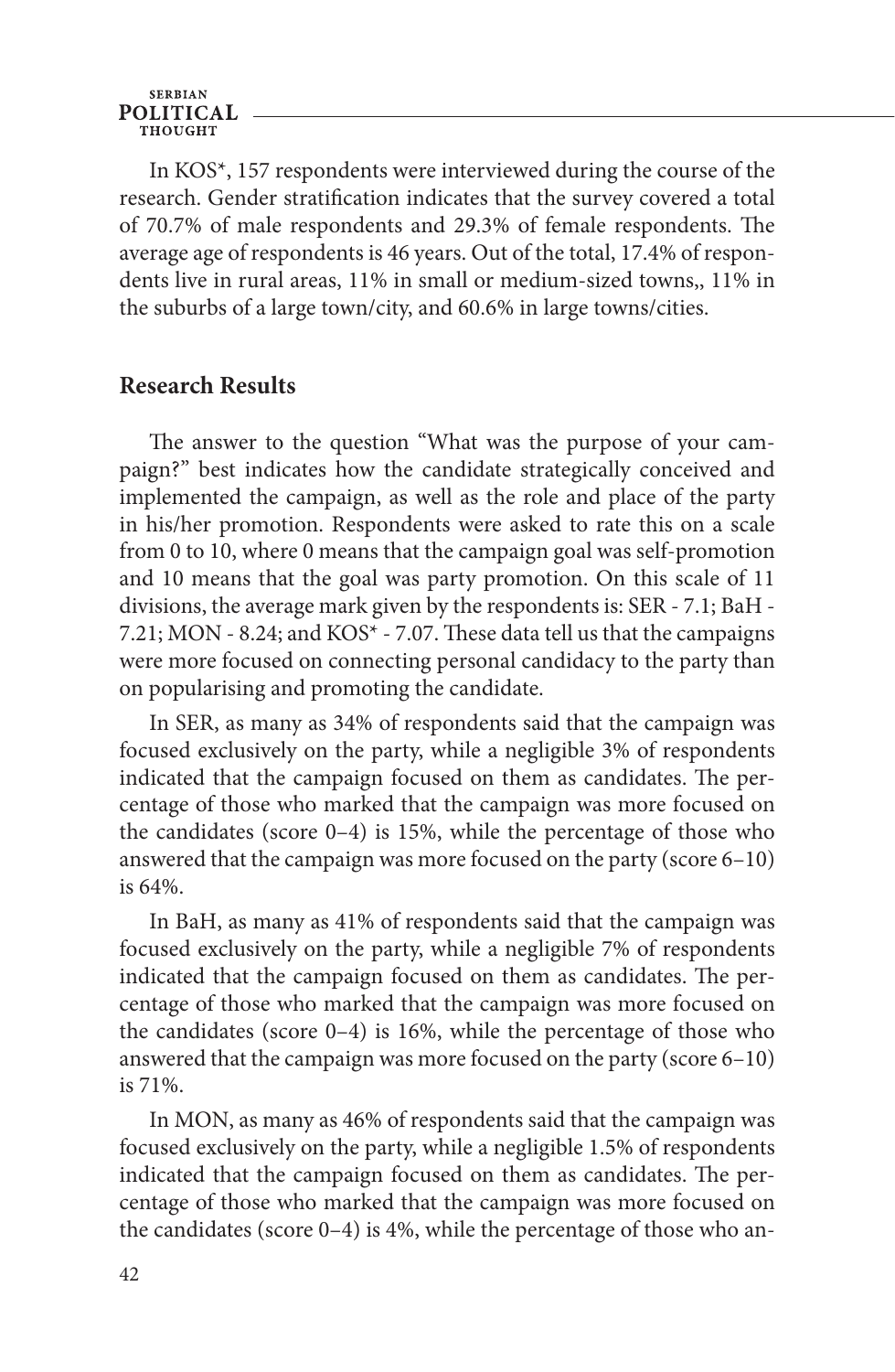swered that the campaign was more focused on the party (score 6–10) is 87%.

In KOS\*, as many as 39.5% of respondents said that the campaign was focused exclusively on the party, while a 10% of respondents indicated that the campaign focused on them as candidates. The percentage of those who marked that the campaign was more focused on the candidates (score 0–4) is 15%, while the percentage of those who answered that the campaign was more focused on the party (score 6–10) is 64%.

| <b>State</b>                                                       | <b>Serbia</b> | <b>Bosnia</b> and<br>Herzegovina | Montenegro | Kosovo* |
|--------------------------------------------------------------------|---------------|----------------------------------|------------|---------|
| Average mark given<br>by the respondents                           | 7.1           | 7.21                             | 8.24       | 7.07    |
| Campaign focused<br>exclusively on the<br>party (score 10)         | 34.3%         | 41.1%                            | 45.6%      | 39.5%   |
| Campaign focused<br>exclusively on them as<br>candidates (score 0) | 3.4%          | 7.4%                             | 1.5%       | 10.2%   |
| Campaign more focused<br>on the candidates (score<br>$0 - 4)$      | 15%           | 15.9%                            | 3.7%       | 15.2%   |
| Campaign focused<br>on the party<br>$(score 6-10)$                 | 64%           | 70.6%                            | 84.6%      | 63.8%   |

Table 2. What was the purpose of your campaign?

Additional questions that say a lot about candidates' campaign strategies are questions regarding the most important issues in the campaign.

Respondents stated that the most prominent issue in the campaign was (on a scale from 1 to 5, with 1 being "not at all" and 5 being "very much"):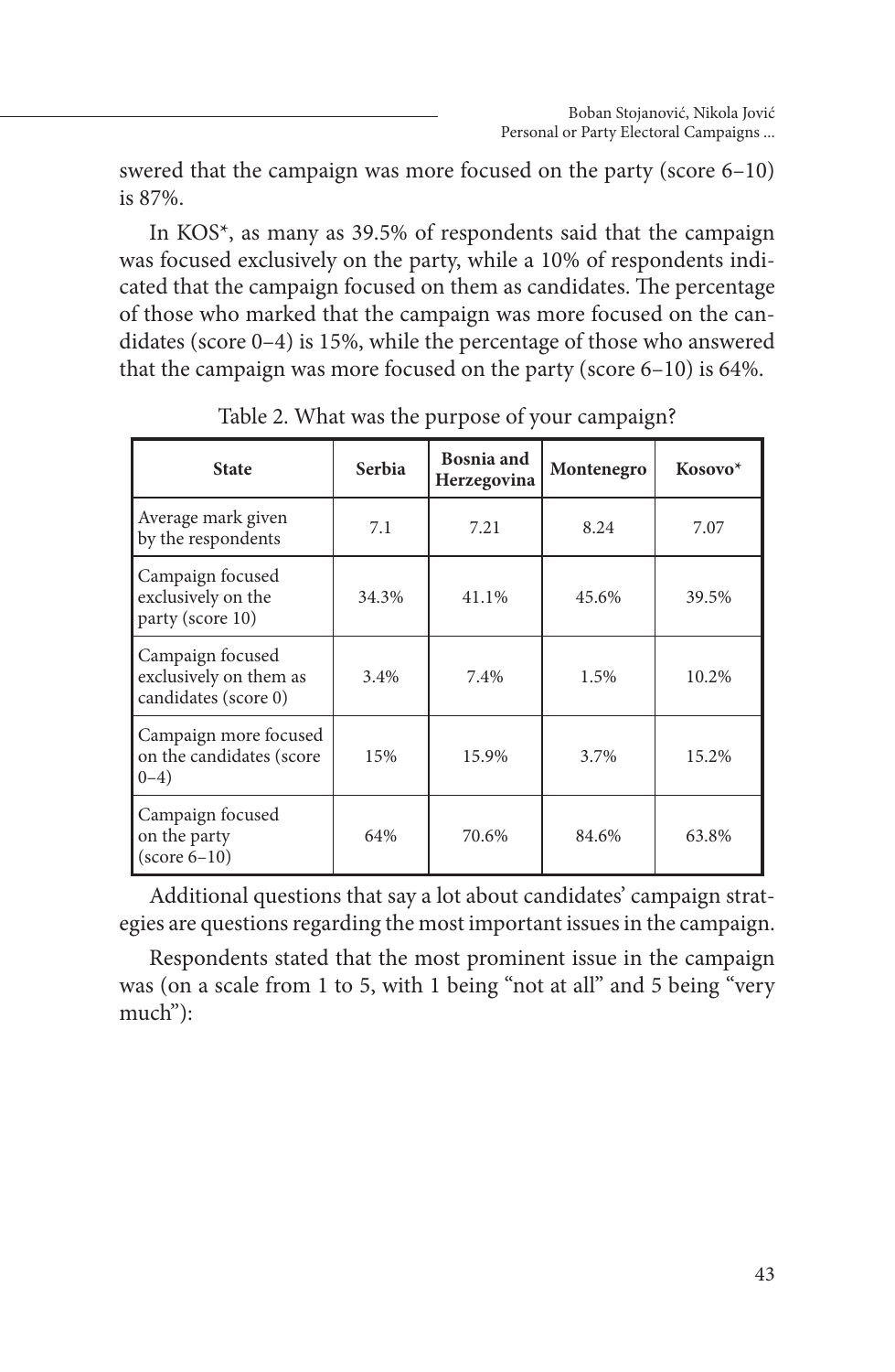| Most important issues in the                                          | Average mark |                           |            |         |  |
|-----------------------------------------------------------------------|--------------|---------------------------|------------|---------|--|
| campaign                                                              | Serbia       | Bosnia and<br>Herzegovina | Montenegro | Kosovo* |  |
| Openness towards voters in the<br>electoral unit                      | 4.1          | 4.0                       | 4.6        | 4.5     |  |
| Socio-economic welfare in the<br>electoral unit                       | 3.9          | 4.2                       | 4.5        | 4.2     |  |
| Specific issues of the party's<br>platform                            | 3.7          | 3.8                       | 3.95       | 4.2     |  |
| Policy advocacy that is required<br>from voters in the electoral unit | 3.4          | 3.6                       | 4          | 4       |  |
| Personal characteristics                                              | 2.9          | 3.8                       | 2.6        | 3.6     |  |

Table 3. Most important issues in the campaign

As shown in Figure 1, the respondents' decisions to run in the parliamentary elections were mainly based on the support from those around them, while approximately every fourth respondent / candidate decided independently.



Figure 1. Who made the decision on nomination?

The decision to stand as a candidate was most influenced by the political party or somebody within the party in all countries (the average range of responses: 88% - 97.4%).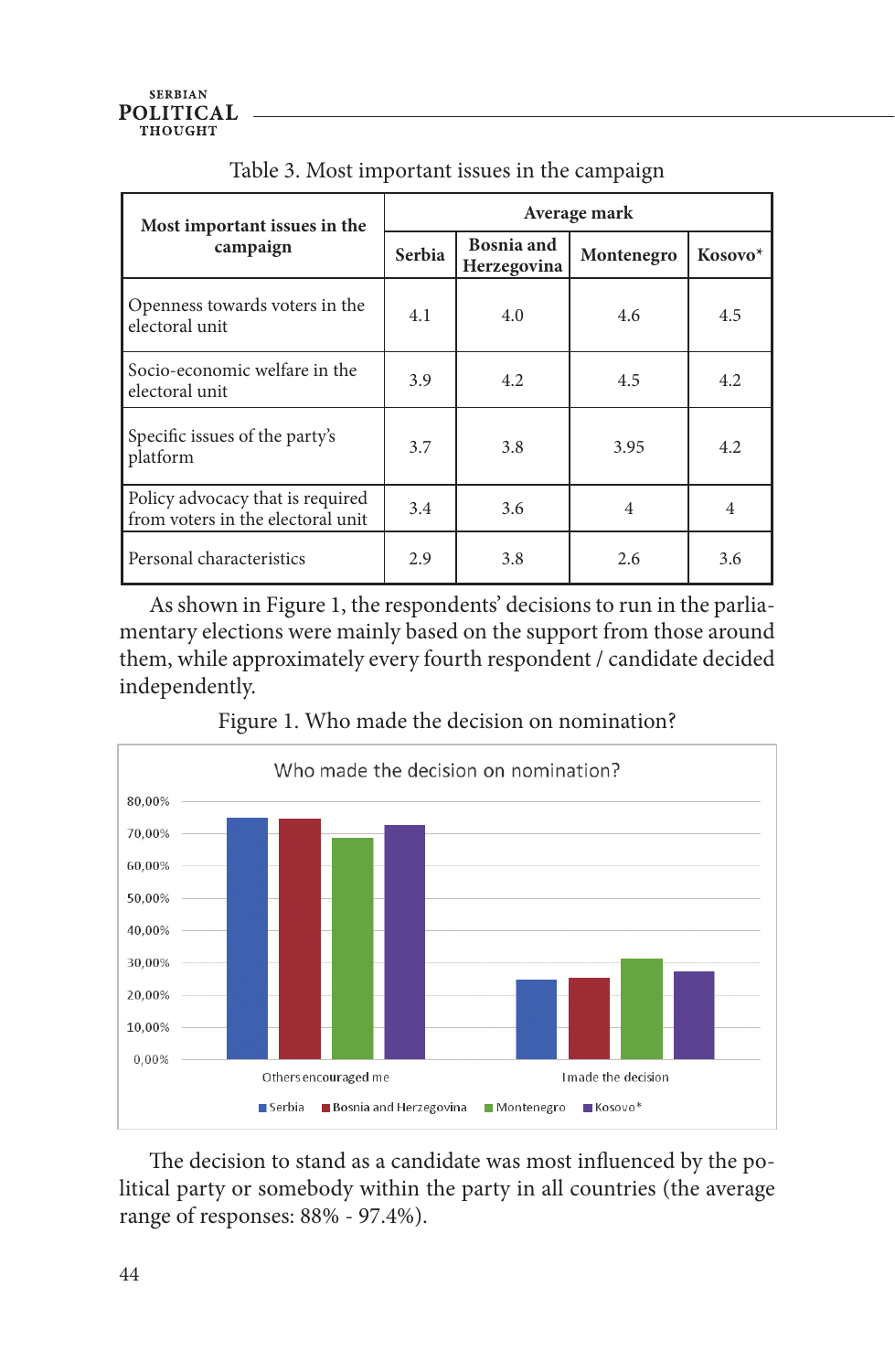

Figure 2. The decision to stand as a candidate was most influenced by

When it comes to incentives from the party to run, our respondents pointed out that the key role was played by party leadership in SER (50%), MON (46.5%) and KOS\* (26.4%), while the main role was played by the party members in the candidate's electoral unit in BaH (46.5%).

Figure 3. Who in the party encouraged you to nominate?



It is interesting to note that a large number of candidates were officials in their party at the time of nomination for members of parliament, except in the case of BaH. In SER, just 25.4% were not officials, in MON,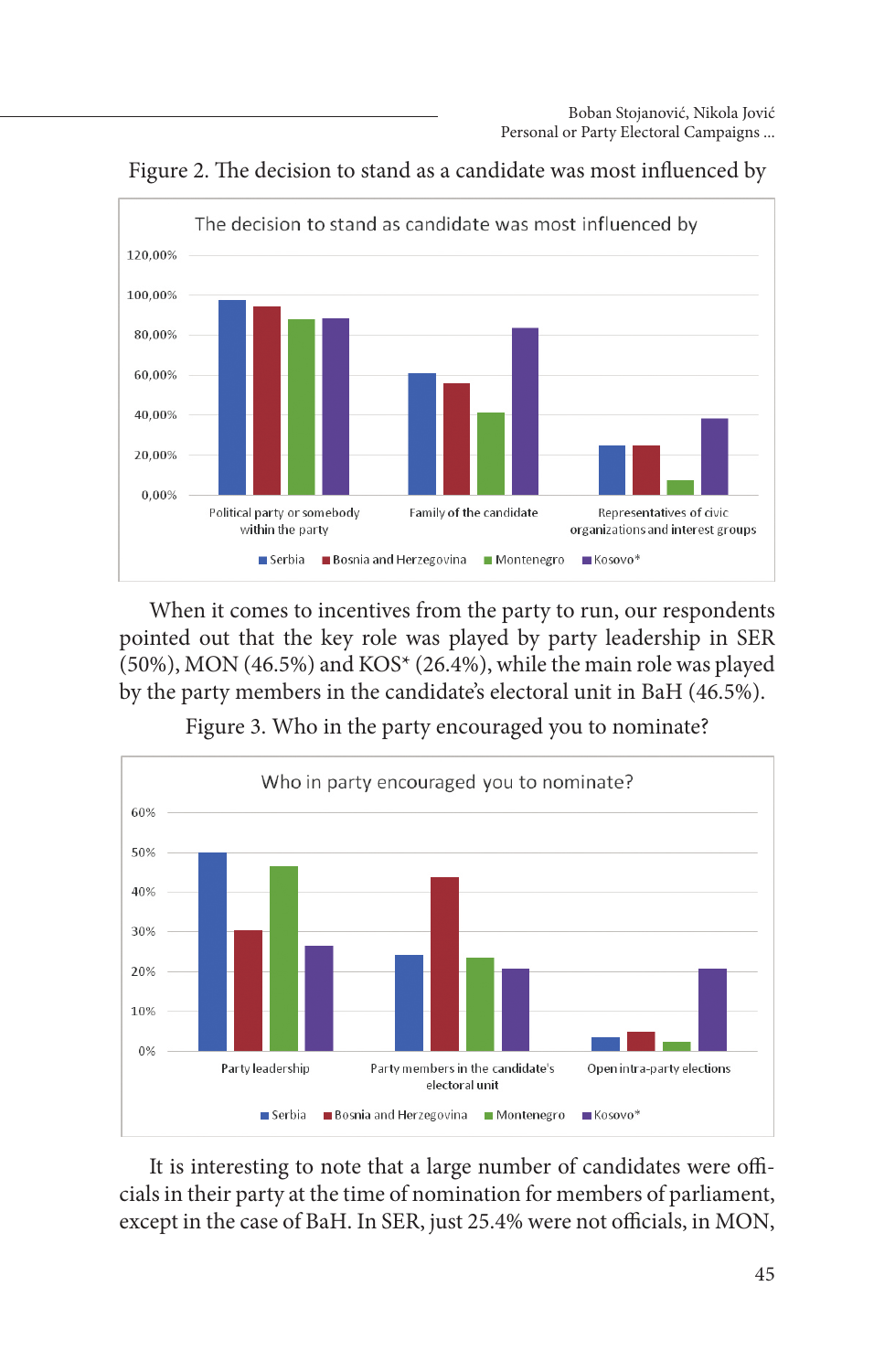25.7% and in KOS\*, 34.4%. In BaH, only 33.7% of candidates were party officials.

### **Party Campaign Instead of Personal Campaign**

After reviewing the central findings in the research, in this section, we aim to show evidence in support of the hypothesis that the campaigns being run by candidates for members of parliament are predominantly party campaigns, and not personal ones. Some of the major questions in the questionnaire that can confirm or refute our hypothesis are the questions: "What was the purpose of your campaign? Where would you position yourself on a scale of 0 to 10, where 0 means attracting as much attention as possible to yourself as a candidate, while 10 means drawing more attention to your party?" The average value of the answers to the latter question is between 7.07 and 8.24 (SER – 7.1; BaH – 7.21; MON – 8.24; and KOS\* – 7.07), which undoubtedly shows that the candidates were leading party campaigns in all these countries. **Of great importance is the fact that 34% of respondents in the survey in SER, 41.1% in BaH, 45.6% in MON, and 39.5% in KOS\* answered 10 (i.e. for the party). This means that more than a third of candidates led only party campaigns. On the other hand, the proportion of respondents who led exclusively personal campaigns is only 3% in SER, 7.4% in BaH, 1.5% in MON and a little bit more – 10.5% – in KOS\*. These data tell us that the campaigns were more focused on the personal connection with the party nomination than on popularising and promoting the candidates themselves.**

As already mentioned, the average response in SER is 7.1. In MON, the average value of the responses is 8.2. On the other hand, in countries where we have a personalised type of electoral system, the average value of the responses is not very different from the results obtained in SER. The average value of the respondents' answers in BaH is 7.2 and in KOS\* 7.1.

These results show that the subtype of electoral system and elements of personalised voting do not affect the campaigning by candidates for members of parliament. Furthermore, the percentage of respondents who focused their campaign entirely on promoting their party (response: "for the party") is lowest in SER (34.3%), while the percentages in BaH (41.1%) and KOS\* (39.5%) are significantly higher. Thus,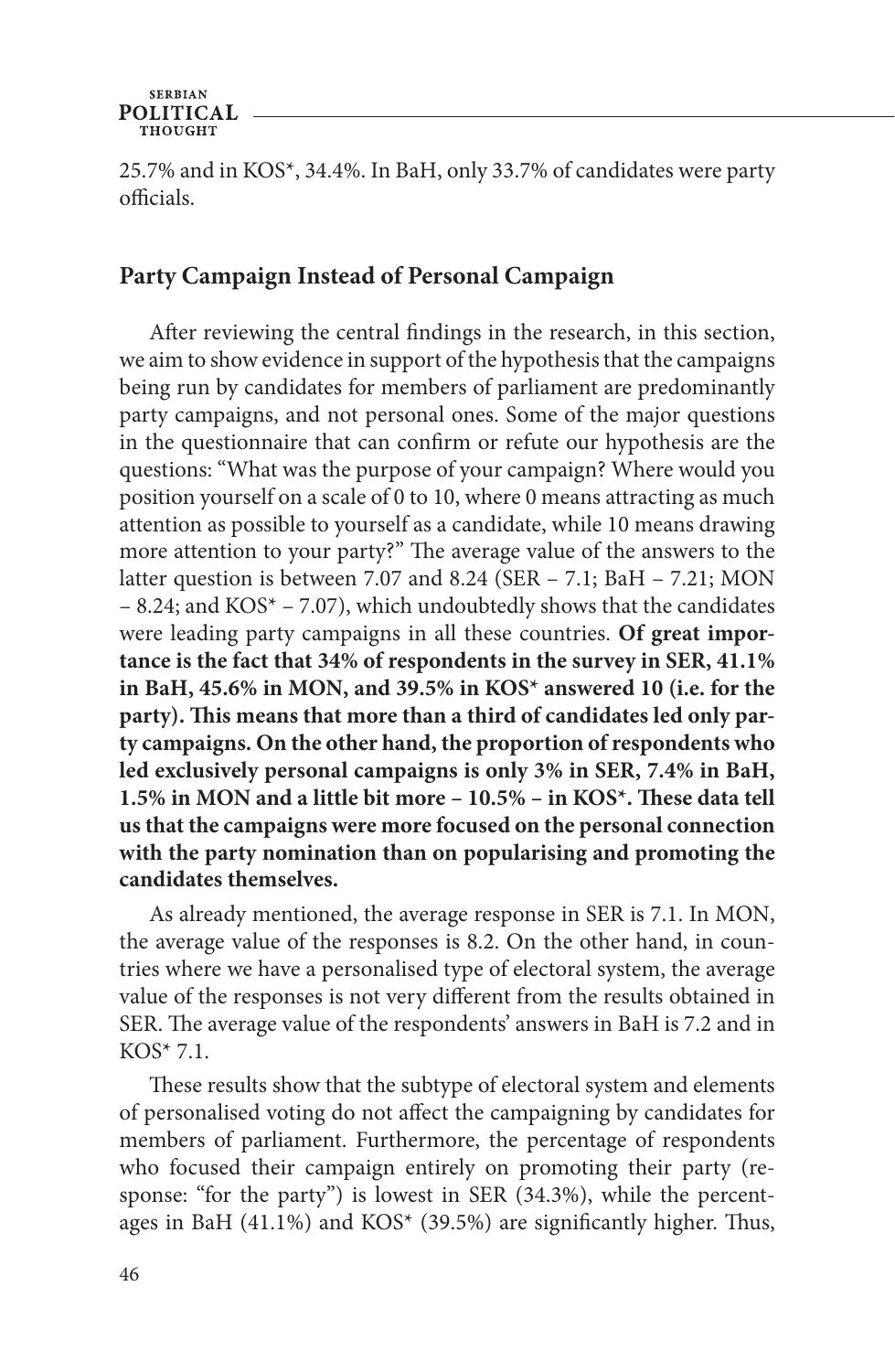although the institutional element certainly has an impact on the behaviour of candidates, it is not of crucial importance, as is evidenced by the surveys.

The stated hypothesis that party candidates predominantly wage party campaigns and that personal campaigns have been completely ignored is confirmed through the answers obtained to the question "To what extent have you pointed out in your campaign the following?" In all countries, respondents indicated attention aimed at highlighting personal characteristics as minimal.

All the results of the research show that candidates for members of parliament run party campaigns, not personal ones. Therefore, we have to ask ourselves what are the reasons for leading only party campaigns, and not personal ones? **As we have seen - despite the differences in electoral systems (preferential voting in BaH and KOS\*, closed but not blocked lists), research results show that there are no significant differences in the attitudes of the candidates, as well as in their strategies and tactics in campaigns, in relation to the candidates who are selected through an exclusive voting for party list(closed and blocked lists in SER and MON).**

In the introduction, we presented the institutional factors that affect the individual campaigns of candidates. The proportional electoral system with closed lists can be one of the key causes for the absence of personal campaigns by candidates and the orientation of the campaign exclusively towards the party. SER and MON have electoral systems with closed and blocked lists, but BaH and KOS\* have elements of personalised voting. We have compared the results of the candidates from these types of electoral systems.

An important indicator for research into the campaign is also the process of nomination. Only a quarter of the respondents came to the decision to stand as candidates independently. The most important indicator for our hypothesis is who had the most influence on the nomination, which was predominantly the political party in all countries. These data are somewhat expected, bearing in mind the way members of parliament are nominated (party list system). However, when we look at who in the party had the greatest influence on the nomination, the party leadership stands out with 50% in SER and 46.5% in MON. On the other hand, in KOS\*, party leadership is the most contributing factor with only 26.4%, while the encouragement of members in the electoral units is the most powerful factor in stimulating the nomination in BaH. These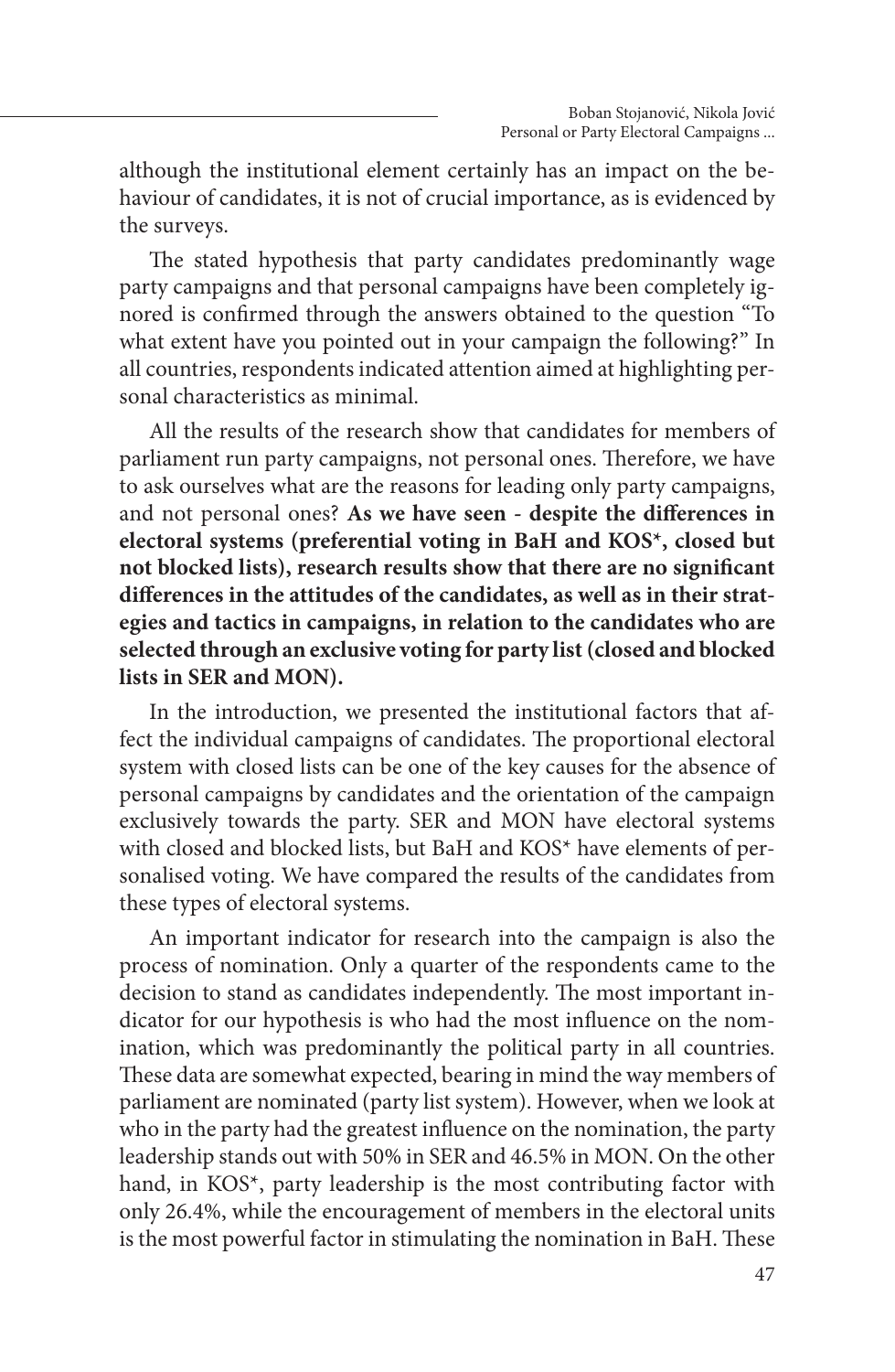#### **SERBIAN POLITICAL**

data demonstrate the highly significant role of the party leadership right from the beginning of the process of nomination, which consequently causes candidates to promote the party rather than themselves. Data show that the nomination process is affected by different factors of the election system. In BaH, where there are multiple electoral units, party members from electoral units have a powerful influence on the nominations, while the system in KOS\*, with lists that are not blocked, reduces the influence of the party leadership.

However, the reasons for leading predominantly party campaigns should be sought in the common impact of the type of electoral system and in relations within the party. That is, we believe that the type of electoral system in SER and MON encourages highly undemocratic internal party relations. Parties in SER and MON are extremely centralised, with power concentrated in the hands of the party leader and a close circle of loyal people.

We now turn to intraparty democracy in SER. Although internal relations are, at least formally, democratically regulated (by statutes and other organisational rules) in the majority of parties, so that the membership may participate in determining the party's strategy and tactics and the election of party leadership and party leader, there is a tendency, for various reasons such as the efficiency and logic of party discipline, for decision-making power to be restricted to the narrowest circle and to the leader (Stojiljković and Spasojević 2013: 11). Candidates for members of parliament have no incentive to interact with voters and to conduct personal campaigns since, for their election to parliament, relations with the head of the party and the leadership are much more important; party leaders are the ones who draw up the electoral lists and establish the order of the candidates. Consequently, candidates are focused on the promotion of the party and its leader by accepting the general instructions that come from the party headquarters. Political parties in SER run leadership campaigns (Lončar and Stojanović 2015), and the candidates for members of parliament are only spokespeople who speak on behalf of the party leader.

It is obvious that, in MON parties, there is a low degree of inclusion and a high level of centralisation, as well as a low level of autonomy (Vujović and Tomović 2015: 181). Elections in MON are dominated by parties. Electoral lists of parties and coalitions participating in elections are established in party organs, which also determine positions on the electoral lists. In election campaigns, leaders of electoral lists are in the centre of attention (Vukićević 2015: 150).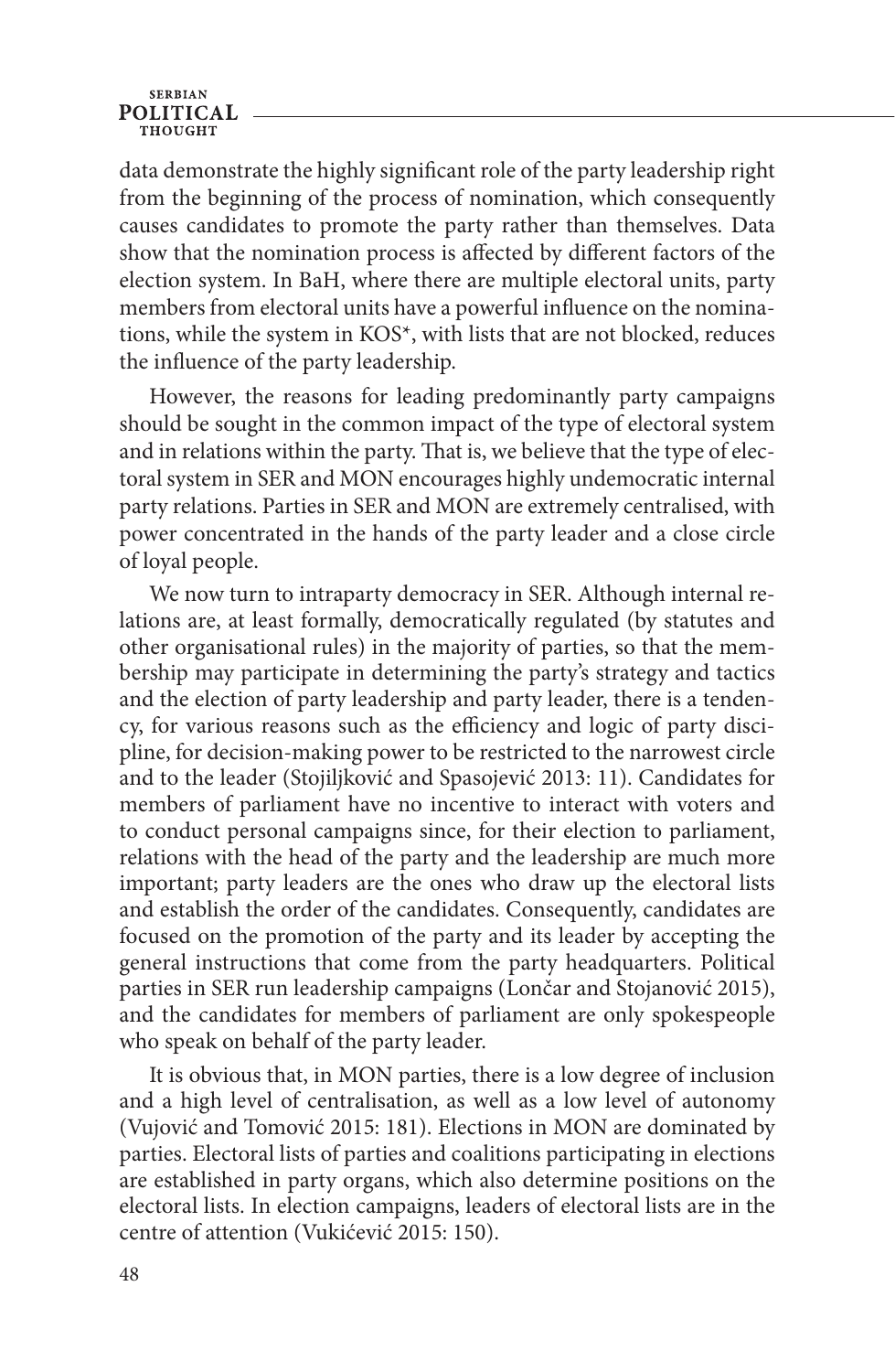However, the situation is no different when it comes to internal party democracy in the other two countries – BaH and KOS\*. Although the electoral system (not blocked lists, the possibility of voting for party lists and for individual candidates) should encourage internal party democracy, this is not the case. It is interesting to note that all Bosnian-Herzegovinian political parties, regardless of their ideological orientation, national background or any other platform determinant, are characterised by a strong sense of discipline, strictly defined hierarchy, and important role of the party leader. Along these lines, it is worth mentioning the particularity of relationships between party members and their leaders. As a rule, this relationship is devoid of all forms of critical awareness and agency, and it is characterised by not questioning the leader's authority (Huruz 2015: 116).

When it comes to political parties in KOS<sup>\*</sup>, they are characterised by the strong role of the party leader and weak internal party democracy. Based on political parties' statutes in KOS\*, the impact of the leader in decision-making processes inside the party, or even outside, is very powerful. In practice, political parties do not have any democratic history regarding the election of the president (leader) of the party (Murtezi 2015: 72).

**Regardless of the election systems in BaH and KOS\*, which have elements of preferential voting, political parties remain distinctly undemocratic, and that may be an important cause for candidates for members of parliament to lead party campaigns, not personal ones.** Furthermore, the lack of democracy is also a reason why their election strategies opt for the promotion of the party. Political parties keep their dominant role through the process of nomination of candidates (proportional electoral system - system list) and because of that, candidates are still in a dependent and subordinate position in relation to the leadership of the party and its leader, although it is also necessary that voters recognise them as quality candidates and vote for them.

#### **Conclusion**

Candidates for members of parliament run only party-based campaigns. The results of the research on the attitudes and actions of candidates for members of parliament (*Comparative Candidate Survey*) confirm this statement. Bearing in mind the type of electoral system, the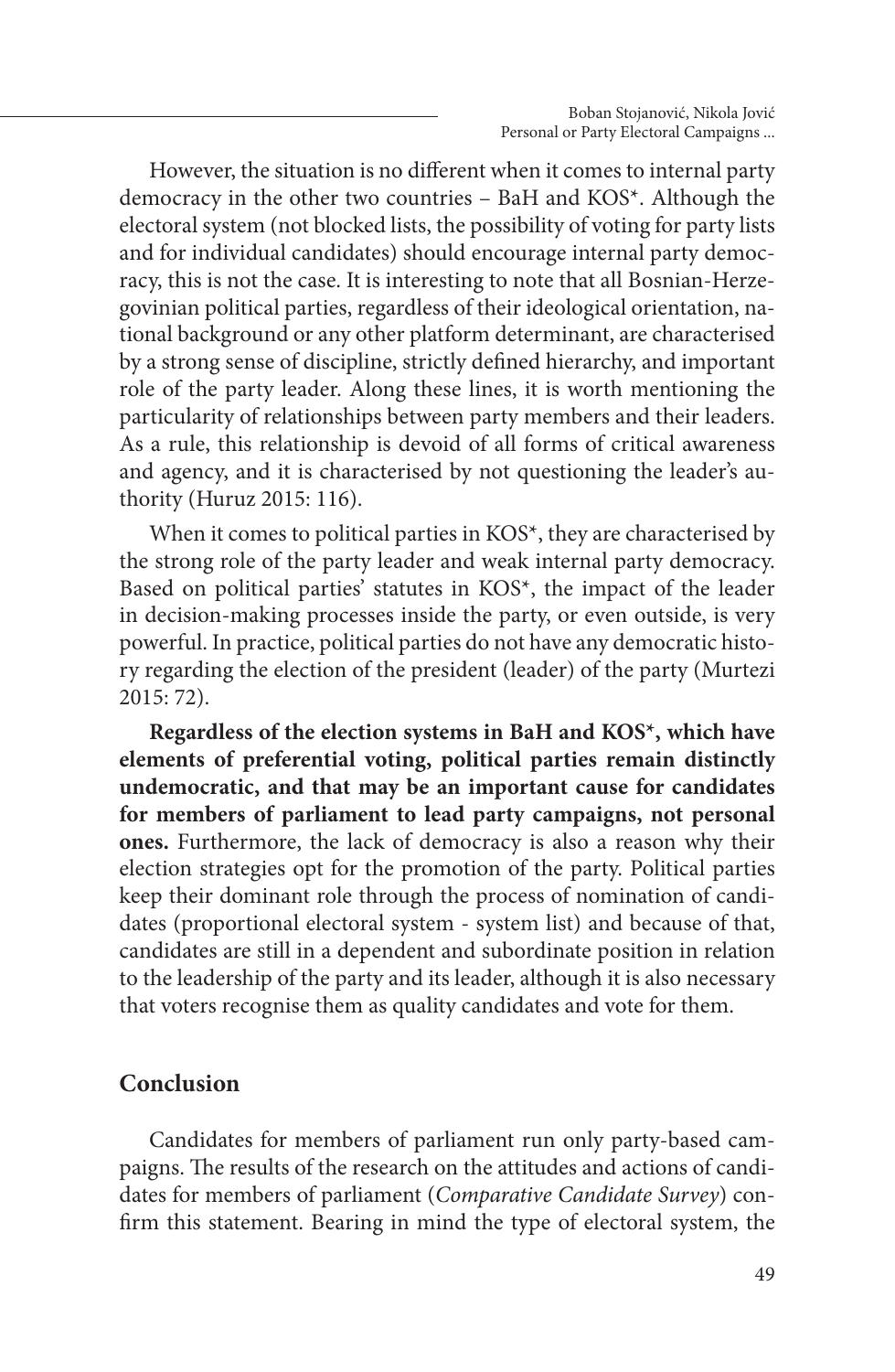#### **SERBIAN POLITICAL** THOUGHT

reason for non-personal and party-based campaigns led by candidates for members of parliament should be sought in institutional (proportional electoral system - list system with closed electoral list for voters and one electoral unit) factors in SER and MON. However, examining the results of the comparative research, we can see that party-based campaigns are also predominant in systems with a personalised ballot paper (not blocked lists in BaH and KOS\*). Candidates for members of parliament run only party-based campaigns regardless of whether there is a personal vote or not (H1). The results of the research confirm the hypothesis. There is an impact from the type of electoral system, which in combination with undemocratic intraparty relations leads to purely party-based campaigns in these countries (H2). The results of the research confirm the hypothesis.

## **Bibliography:**

- Dedović, V, Vujović, Z. (2015) "Electoral System in Montenegro". In: Darmanović, S., Goati V. (eds.) "*Electoral and Party System in Montenegro: A Perspective of Internal Party Democracy Development"*. Podgorica: Centre for Monitoring and Research – CeMi. pp. 89 - 135.
- Election Law of Bosnia and Herzegovina, *Official Gazette of BiH*, No. 18/13.
- Huruz, E. (2015) "Internal Party Democracy", In: Mujagić, N., Arnautović, S. (eds.) "*Political Pluralism and Internal Party Democracy: National Study for Bosnia and Herzegovina",* Podgorica: Centre for Monitoring and Research – CeMi, pp. 115 - 126.
- Jovanović, M. (2015) "The Electoral System of Serbia". In: Stojiljković, Z., Spasojević, D., Lončar, J. (eds.) "*How to Make Intra-Party Democracy Possible? Institutional Factors and Internal Dynamics of Intra-Party Relations"*. Belgrade: Faculty of Political Sciences, University of Belgrade. pp. 25-44.
- Krasniqi, A. (2015) "Election System". In: Peci, Lulzim (ed.) "Electoral and *Party System in Kosovo: A Perspective of Internal Party Democracy Development"*. Podgorica: Kosovar Institute for Policy Research and Development KIPRED and Centre for Monitoring and Research – CeMi. pp. 45-59.
- Lončar, J., Stojanović, B. (2015) "Electoral Campaigns in Serbia from 2000 to 2014", In: Stojiljković, Z., Spasojević, D., Lončar, J. (eds.) "*How to Make Intra-Party Democracy Possible? Institutional Factors and Internal Dynamics of Intra-Party Relations"*, Belgrade: Faculty of Political Sciences, University of Belgrade, pp. 89 - 100.
- Murtezi, B. (2015) "Organization of Political Parties and Internal Party Democracy", In: Peci, Lulzim (ed.) "*Electoral and Party System in Kosovo: A Perspective of Internal Party Democracy Development"*, Podgorica: